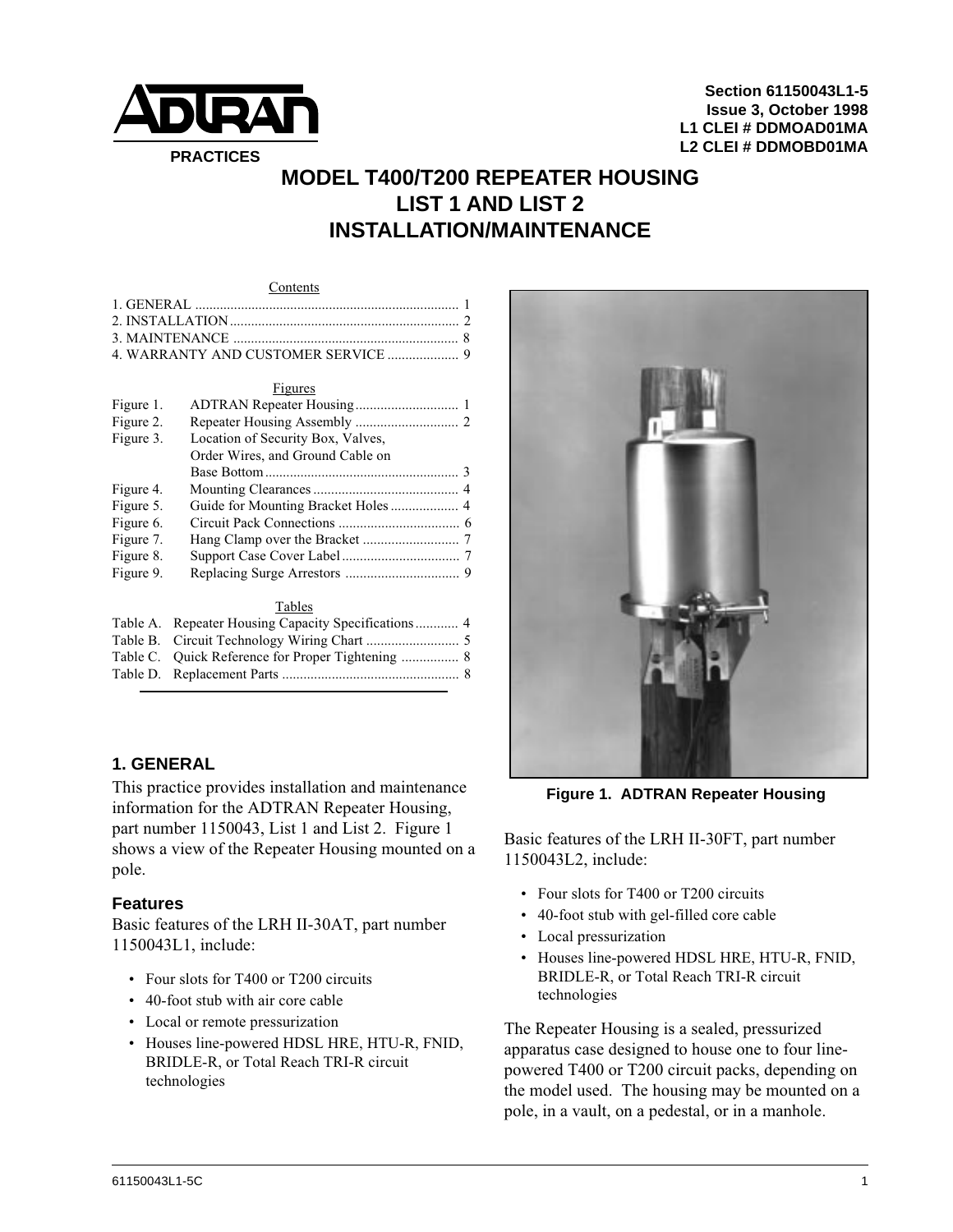All models include tamper-resistant features, replaceable surge arrestor Gas Tubes, externally accessible order wire terminals, lockable clamp, 6 AWG ground cable, 40-foot cable stubs, mounting bracket, quick-reference housing wiring labels, and detailed connection information for the various circuit technologies. The housing is available with air-core or gel-filled cable, depending on the model.

A Test Access Card is shipped with each Housing to assist with installing and troubleshooting T400 and T200 circuits. Refer to the Test Access Card I/M Practice (61244065L1-5) for more details.

# **Revision History**

This practice has been revised to include a one-page circuit technology wiring chart, update the replacement parts list, reflect a change in the gas tube insertion/extract tool, and update the Warranty and Customer Service section information.

# **2. INSTALLATION**

### **CAUTION Never install telephone wiring during a lightning storm.**

After unpacking the unit, immediately inspect it for possible shipping damage. If damage is discovered, file a claim immediately with the carrier, then contact ADTRAN Customer Service.

The Repeater Housing consists of a mounting bracket, a base, a circuit pack support structure, a support case cover, a clamp, an O-ring, and a dome. The mounting bracket is shipped attached to the Repeater Housing. A stainless steel locking clamp secures the bottom of the dome to the base of the housing using an O-ring to form an air-tight seal. A tamper-resistant screw with a captured cup washer is provided to attach to the clamp for additional security. Figure 2 shows the parts of the housing.



**Figure 2. Repeater Housing Assembly**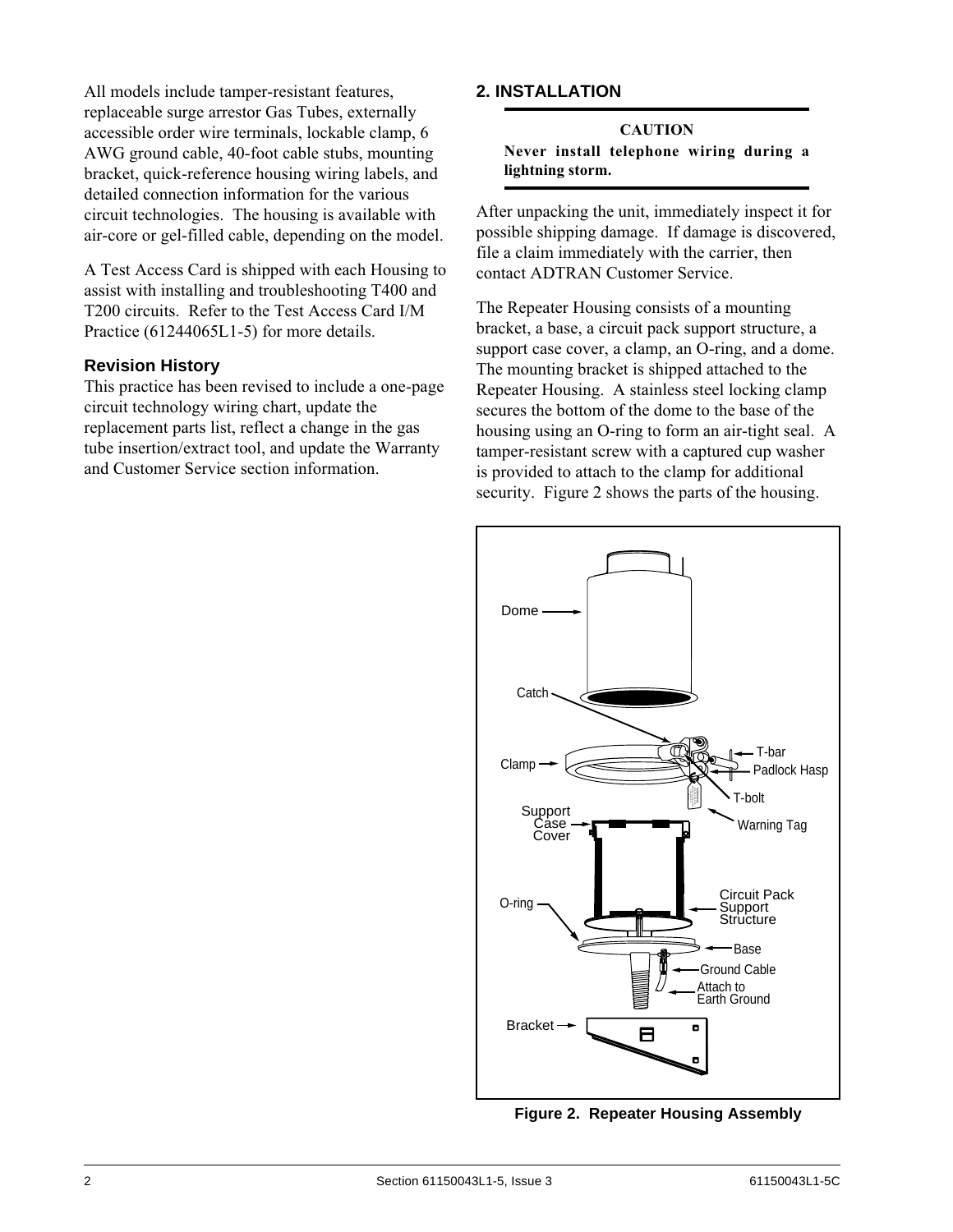The locations of the security box, valves, order wires, and the ground cable are illustrated in Figure 3.

#### **WARNING**

**ALWAYS RELEASE PRESSURE BEFORE LOOSENING THE CLAMP AND REMOVING THE DOME.**

**If the housing is opened without releasing pressure first, the sudden release of the dome under pressure could cause personal injury.**

**To release pressure for the List 1 air-filled housing, hand-tighten the needle valve clockwise to ensure that it is closed, and depress the fill valve.**

**To release pressure for the List 2 gel-filled housing, depress the fill valve.**



**Figure 3. Location of Security Box, Valves, Order Wires, and Ground Cable on Base Bottom**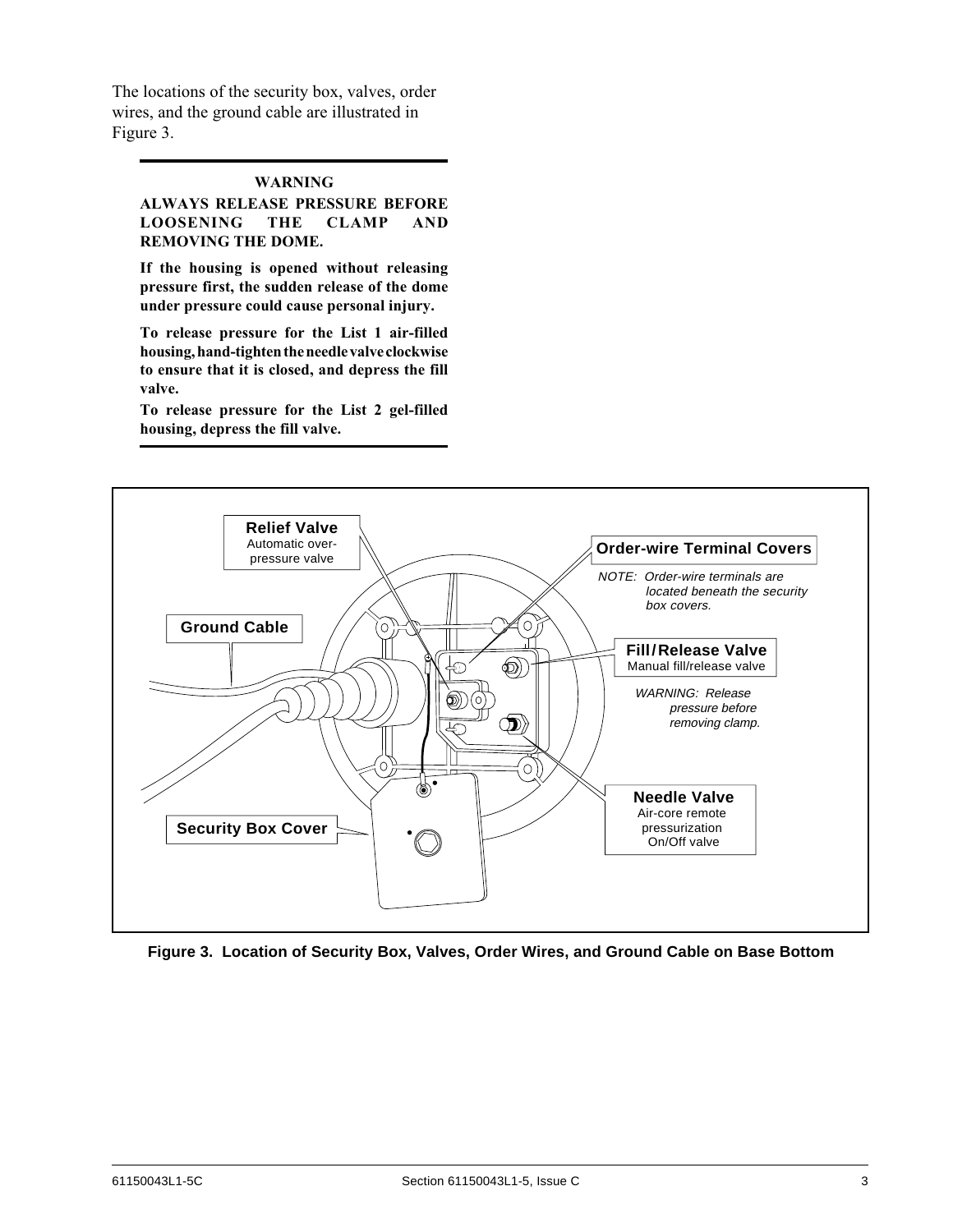Follow these steps to install the housing.

## **A. Install Mounting Bracket**

#### **NOTE**

**The Repeater Housing is designed to be mounted vertically, with the cable stub down.**

- **(1)** Clearances between the Repeater Housing and adjacent structures must be observed for access during maintenance. Refer to Figure 4 for the clearances required for removing the housing cover and the tilting internal case support.
- **(2)** Verify that the proposed cable route does not exceed the 40-foot stub cable length.
- **(3)** The mounting bracket contains holes for mounting the unit to a pole, in a vault, or in a manhole. A guide for mounting bracket holes is illustrated in Figure 5. Select the location for mounting the unit and fasten the mounting bracket appropriately.

## **B. Splice Wires**

**(1)** Connect the wiring in the cable stub based on the appropriate matching repeater technology and housing wiring. Refer to Table A for deployment restrictions, and to Table B for circuit technology wiring information.

|                                                 | Table A. |  |
|-------------------------------------------------|----------|--|
| <b>Repeater Housing Capacity Specifications</b> |          |  |

| <b>ADTRAN</b><br><b>Circuit</b><br>Technology | <b>Mechanical Size</b>                    | <b>Quantity per</b><br>Housing |
|-----------------------------------------------|-------------------------------------------|--------------------------------|
|                                               |                                           |                                |
|                                               |                                           |                                |
|                                               | HDSL HTU-R  T400 or $T200$ <sup>1</sup> 2 |                                |
|                                               |                                           |                                |
|                                               |                                           |                                |
|                                               |                                           |                                |

**1** Capacity verification pending Thermal Load tests

#### **NOTE**

**Some slot pairs inside the housing may not be used, depending on the specific circuit technology wiring.**



**Figure 4. Mounting Clearances**



**Figure 5. Guide for Mounting Bracket Holes**

- **(2)** If installing an air-pressurized model (List 1) and using remote pressurization, an air-tight splice enclosure must be installed.
- **(3)** Connect the ground cable to an appropriate ground. Surge arrestors work only when the ground cable is connected.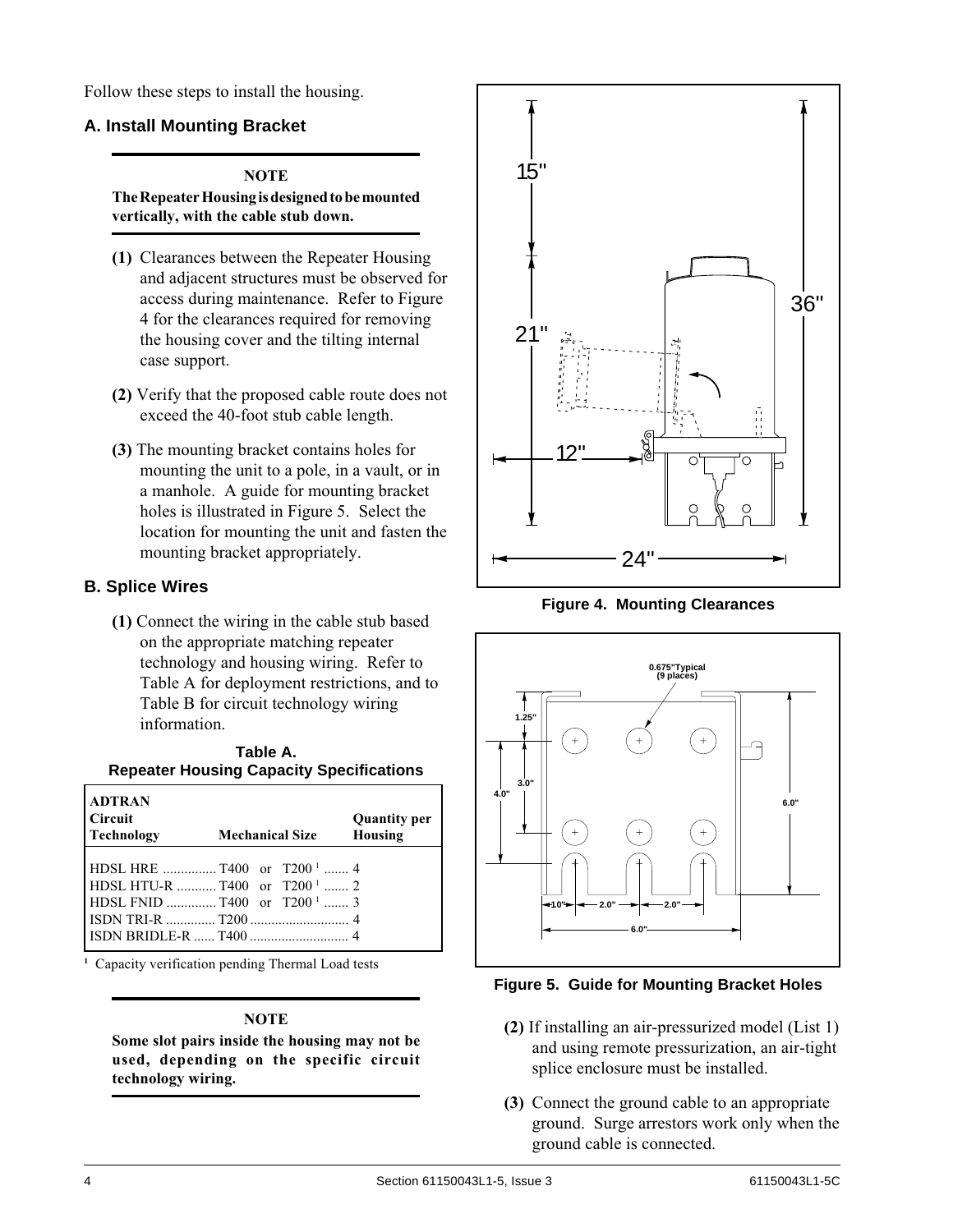|                               |                          |                                                     |                                   |                                                                                                                                                                                                                                      | Table B.                                                                   | Circuit Technology Wiring Chart                                    |                                                             |                                                                                                                                                                      |                                                                    |  |
|-------------------------------|--------------------------|-----------------------------------------------------|-----------------------------------|--------------------------------------------------------------------------------------------------------------------------------------------------------------------------------------------------------------------------------------|----------------------------------------------------------------------------|--------------------------------------------------------------------|-------------------------------------------------------------|----------------------------------------------------------------------------------------------------------------------------------------------------------------------|--------------------------------------------------------------------|--|
| 61150043L1-5C                 |                          |                                                     |                                   |                                                                                                                                                                                                                                      | HDSL<br><b>HRE</b>                                                         | HTU-R<br>HDSL                                                      | HDSL<br><b>ENID</b>                                         | TRI-R<br><b>ISDN</b>                                                                                                                                                 | <b>BRIDLE-R</b><br><b>ISDN</b>                                     |  |
|                               |                          | Circuit Pack<br>Pin Number                          |                                   | Loop 1 and Loop 2 Housing<br>Cable Wire Color for                                                                                                                                                                                    | T200: $*4 & 2 *5$<br>T400                                                  | T200: $*4 & 2 *5$<br>T400: *4                                      | T200: $*4 & 2 *5$<br>T400: *4                               | T <sub>200</sub>                                                                                                                                                     | T400                                                               |  |
|                               |                          | $7 - 13$<br>$49 - 55$<br>$CP1, 5 - 15$<br>41 - 47   | Orange<br>Orange<br>Green<br>Blue | White<br>White<br>Red<br>Red                                                                                                                                                                                                         | Customer, Loop 2<br>Customer, Loop 1<br>Network, Loop 2<br>Network, Loop 1 | Network, Loop 2<br>Network, Loop 1<br>From Customer<br>To Customer | From Customer<br>To Customer<br>Network<br>$\sum_{i=1}^{n}$ | Customer - NT1<br>Network<br>$\sum_{i=1}^{n}$<br>$\overline{z}$                                                                                                      | Network, Loop 2<br>Network, Loop 1<br>Customer<br>$\sum_{i=1}^{n}$ |  |
|                               |                          | $7 - 13$<br>$-55$<br>$CP2, 5 - 15$<br>41 - 47<br>49 | Brown<br>Brown<br>Green<br>Slate  | White<br>White<br>Red<br>Red                                                                                                                                                                                                         | Customer, Loop 2<br>Customer, Loop 1<br>Network, Loop 2<br>Network, Loop 1 | Network, Loop 2<br>Network, Loop 1<br>From Customer<br>To Customer | From Customer<br>To Customer<br>Network<br>$\sum_{i=1}^{n}$ | Customer - NT1<br>Network<br>$\sum_{i=1}^{n}$<br>$\sum_{i=1}^{n}$                                                                                                    | Network, Loop 2<br>Network, Loop 1<br>Customer<br>$\sum_{i=1}^{n}$ |  |
| Section 61150043L1-5, Issue C |                          | $-55$<br>$7 - 13$<br>41 - 47<br>$CP3, 5 - 15$<br>49 | Orange<br>Blue<br>Blue<br>Blue    | Yellow<br>Black<br>Black<br>Red                                                                                                                                                                                                      | Customer, Loop 2<br>Customer, Loop 1<br>Network, Loop 1<br>Network, Loop 2 | Network, Loop 1<br>Network, Loop 2<br>From Customer<br>To Customer | From Customer<br>To Customer<br>Network<br>$\sum_{i=1}^{n}$ | Customer - NT1<br>Network<br>$\sum_{i=1}^{n}$<br>$\sum_{i=1}^{n}$                                                                                                    | Network, Loop 1<br>Network, Loop 2<br>Customer<br>$\overline{C}$   |  |
|                               |                          | $7 - 13$<br>41-47<br>$49 - 55$<br>$CP4, 5 - 15$     | Yellow<br>Brown<br>Green<br>Slate | Orange<br><b>Black</b><br><b>Black</b><br>Black                                                                                                                                                                                      | Customer, Loop 2<br>Customer, Loop 1<br>Network, Loop 2<br>Network, Loop 1 | Network, Loop 2<br>Network, Loop 1<br>From Customer<br>To Customer | From Customer<br>To Customer<br>Network<br>$\sum_{i=1}^{n}$ | Customer - NT1<br>Network<br>$\sum_{i=1}^{n}$<br>$\sum_{i=1}^{n}$                                                                                                    | Network, Loop 1<br>Network, Loop 2<br>Customer<br>$\overline{C}$   |  |
|                               |                          | Order Wires<br>Spare Pair                           | Green<br>Slate                    | Yellow<br>White                                                                                                                                                                                                                      |                                                                            |                                                                    |                                                             |                                                                                                                                                                      |                                                                    |  |
| 5                             | $\overline{\mathcal{L}}$ | $NC = Not Connected$<br>Notes:                      |                                   | Housings. Refer to the I/M Practice for guidelines on installation.<br>*5 Capacity constraints possible pending thermal load tests.<br>3 Pin 11 of each Card Edge Connector is GROUND.<br>1 CP# refers to the Connector Number insid | le the Housing.                                                            |                                                                    |                                                             | *4 Heat dissipation from the circuit packs AND the collection of heat from solar loading must be considered to avoid overheating conditions inside the Environmental |                                                                    |  |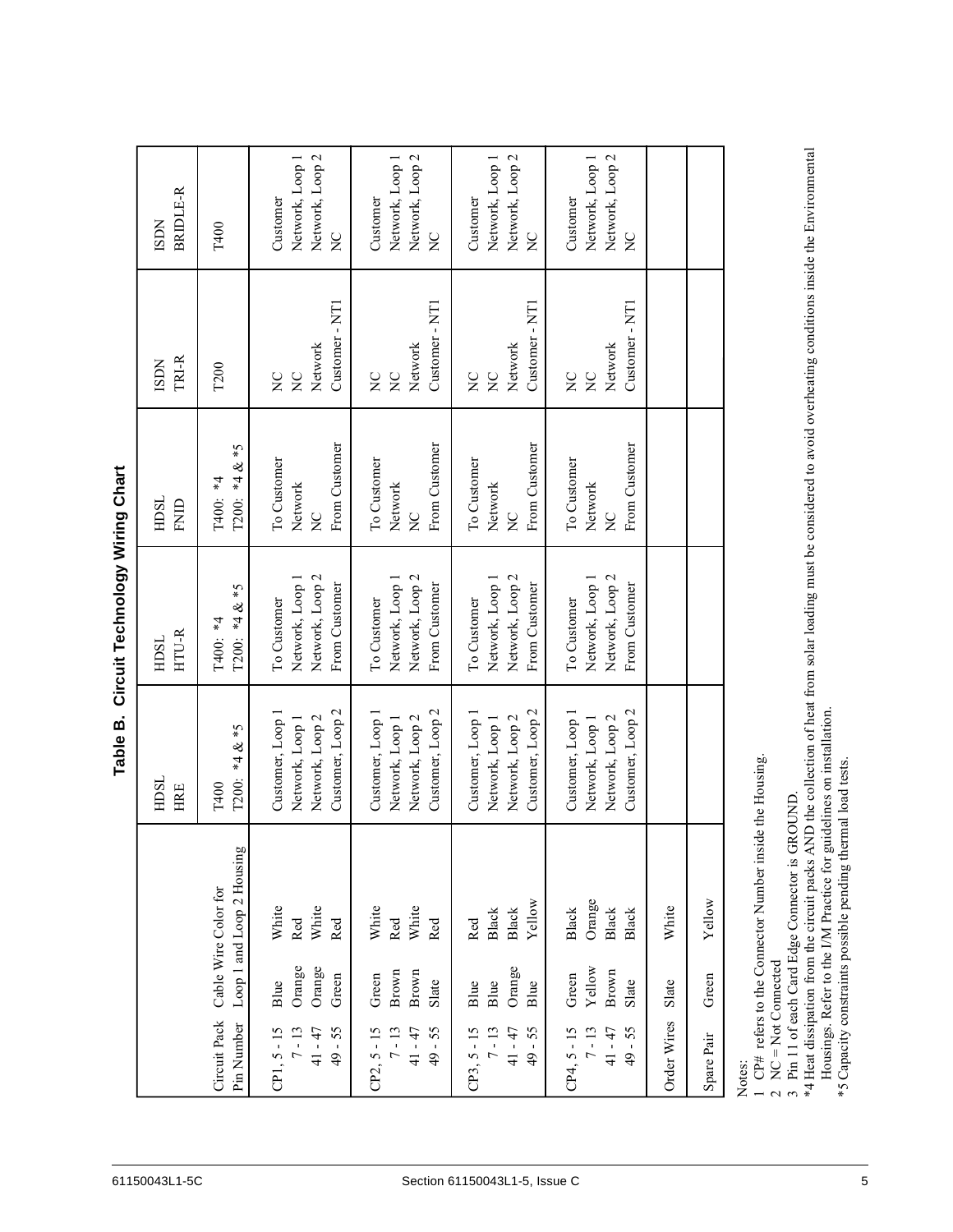

**Figure 6. Circuit Pack Connections**

# **C. Release Pressure in Housing**

#### **WARNING**

**This housing is shipped pressurized to prevent moisture accumulation during shipment and storage.**

- **(1)** Remove the security box cover located on the bottom of the housing base using a nut driver to loosen the 7/16-inch bolt.
- **(2)** For List 1 (air-core) only: Verify that the needle valve is closed by hand-tightening clockwise. DO NOT OVERTIGHTEN. See Figure 3.
- **(3)** Remove fill valve cap.
- **(4)** On both models: Fully depress the needle in the fill valve for at least 30 seconds to ensure pressure release.

# **D. Remove the Clamp and Housing Cover**

- **(1)** Wipe any debris from the dome and clamp before removing locking clamp.
- **(2)** Remove the tamper-resistant security bolt using a 7/16-inch nut driver.
- **(3)** Turn the T-bar counter-clockwise, releasing the end of T-bolt from the catch.
- **(4)** Remove the clamp.
- **(5)** Hang the clamp over mounting bracket behind base. See Figure 7.
- **(6)** Remove the dome from the housing base.
- **(7)** Hang the dome on the bracket using the dome hook.

# **E. Install Circuit Packs**

**(1)** The label on the support case cover provides a quick reference to color coding, slot number locations, and the direction the T400 card MUST be installed. See Figure 8. (Circuit pack #1 and circuit pack #2 MUST be installed in the opposite direction from circuit pack #3 and circuit pack #4, resulting in a back-to-back placement of circuit pack #2 and circuit pack #3.)

A Slot Location Label is placed around the housing card-edge connectors showing the proper orientation of the circuit packs.

Labels affixed inside the repeater housings provide wiring connection information for each type of repeater.

The Test Access Card, shipped with each Housing, may be used to assist with installing and troubleshooting T400 and T200 circuits and removed for future use. Refer to the Test Access Card I/M Practice (61244065L1-5) for more details.

Refer to Table A for Repeater Housing Capacity Specifications. Heat dissipation from the circuit packs AND the collection of heat from solar loading must be considered to avoid overheating conditions inside the Environmental Housings.

- **(2)** Open the support case cover by pulling the spring-loaded plunger.
- **(3)** Remove the shipping supports from the card guides.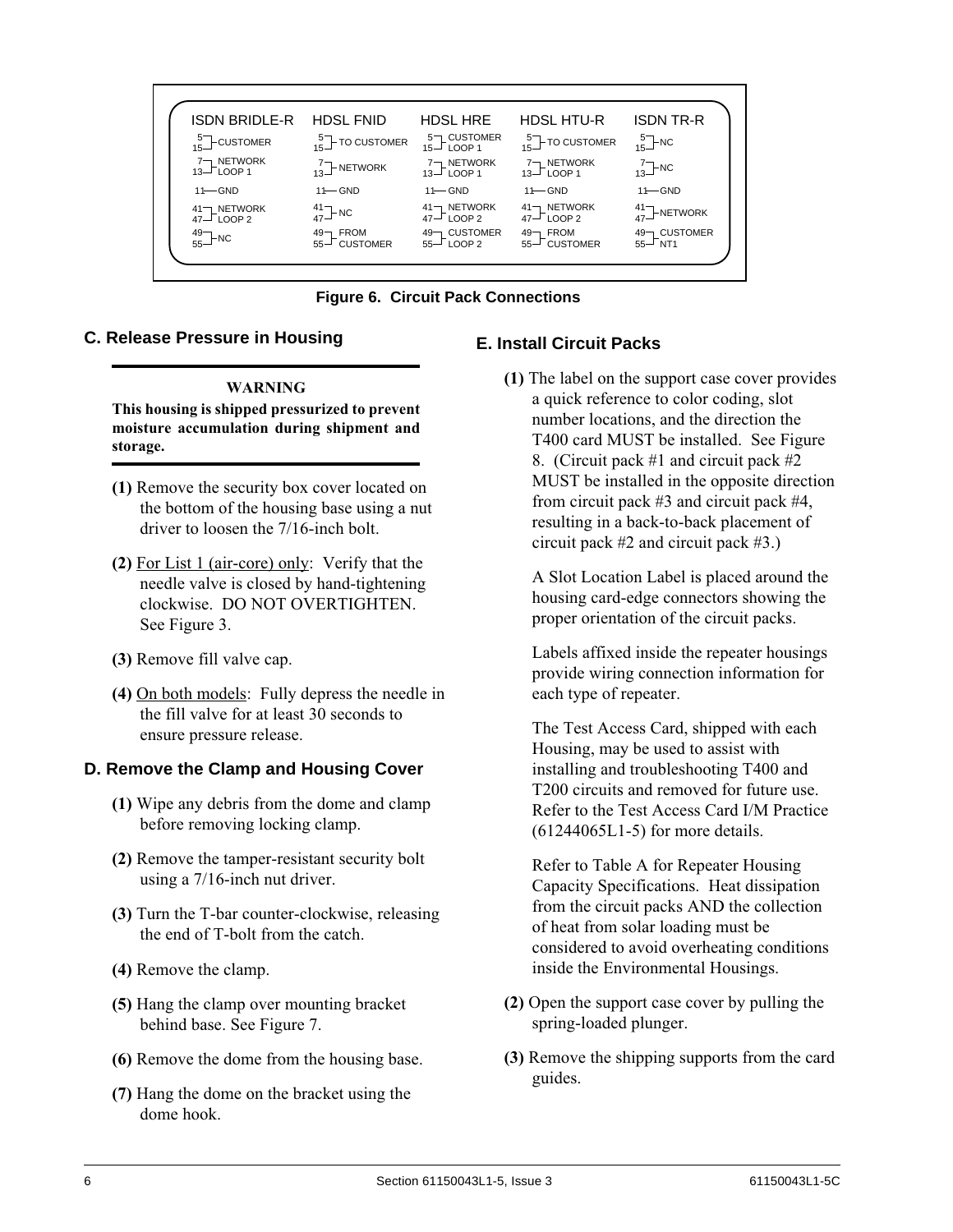#### **CAUTION**

**Handle the circuit packs ONLY by the front panel handle. Sharp pins are exposed on both the front and back sides of the circuit pack so care must be taken during installation and maintenance of the circuit packs.**

- **(4)** Insert each circuit pack (aligning the goldfingers on each circuit pack with the connector inside the circuit pack support structure) in a slot that is wired.
- **(5)** Close the support case cover.
- **(6)** Verify that the spring-loaded plunger snaps into place.

#### **F. Place the Dome on the Base**

**(1)** Verify that the O-ring is properly placed around the base and is free of debris before replacing the dome.



**Figure 7. Hang Clamp over the Bracket**



**Figure 8. Support Case Cover Label**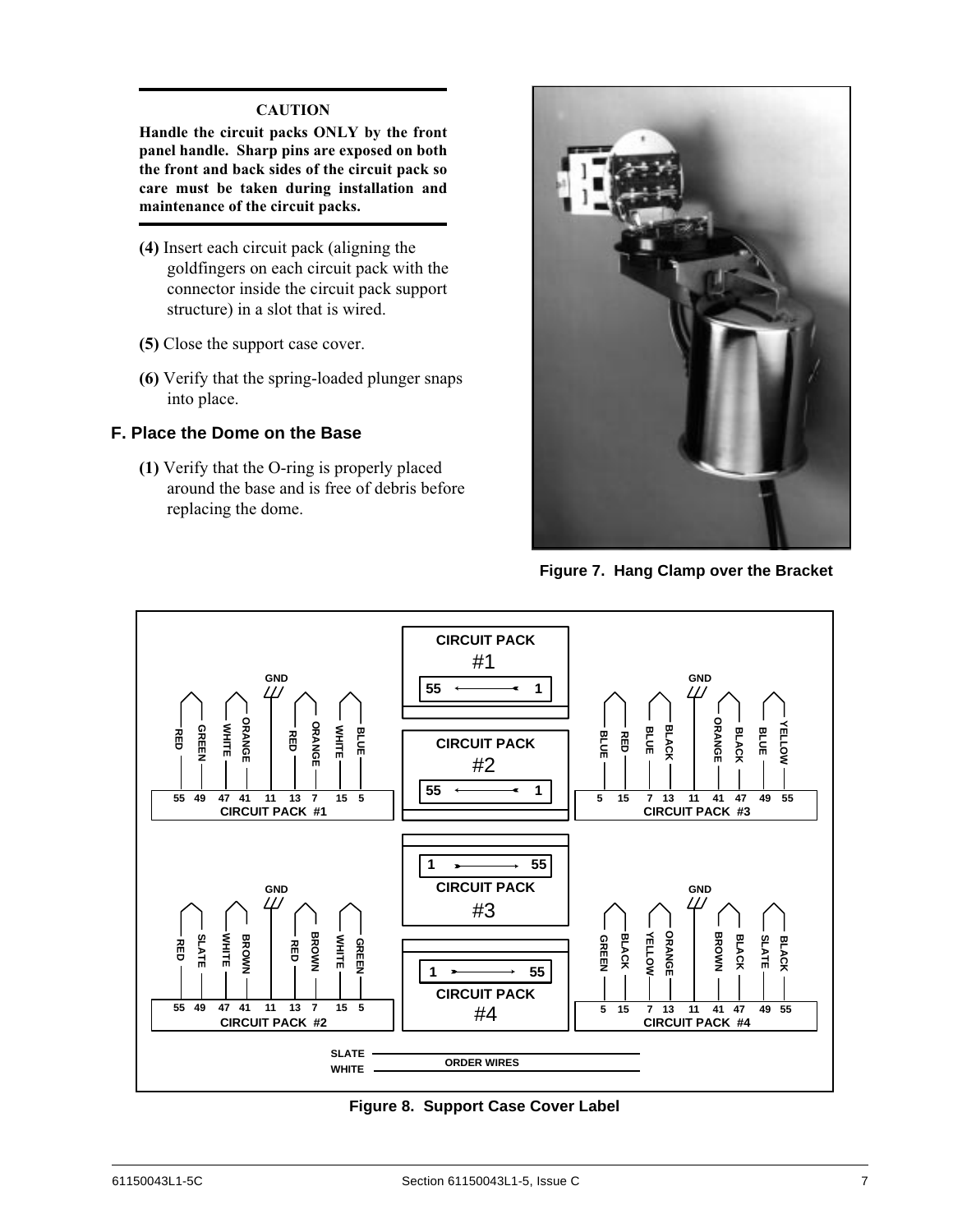- **(2)** Place the dome on the base.
- **(3)** To ensure the air-tight seal provided by the O-ring, ADTRAN recommends that when opening the housing for other maintenance, the O-ring be replaced if it has not been replaced in the last three months.

# **G. Place the Clamp over the Dome and Base**

- **(1)** When properly positioned, the dome should seat evenly around the base, and the warning tag should hang from a hole on the bottom of the clamp.
- **(2)** Put the T-bolt inside the catch. Hand-tighten the T-bar clockwise until the clamp is secure.
- **(3)** Secure the tamper-resistant security screw, if necessary. Tighten to 10 in-lbs.
- **(4)** Install a customer-supplied lock on the bottom of the clamp, if desired.

# **H. Pressurize the Repeater Housing**

- **(1)** ADTRAN recommends pressurizing the housings with nitrogen.
- **(2)** To locally pressurize the Repeater Housing, connect a portable tank to the fill valve.
- **(3)** To remotely pressurize the Repeater Housing (through the cable), turn the needle valve *On* (turning counter-clockwise) by hand. (Only the air housing, List 1, may be pressurized remotely.)
- **(4)** Pressurize to approximately 9 P.S.I.G.
- **(5)** Check for pressure leaks using a soapywater solution.
- **(6)** Repeat instructions **C** through **H** (except for instruction **E**) if a leak is detected around the clamp area.

#### **CAUTION**

**Always verify that the security box cover and order-wire terminal covers are in place after installing or maintaining housings; see Figure␣ 3. If a manhole becomes flooded with the security box and order-wire terminal covers off, the order-wire terminals may short circuit.**

# **I. Replace Security Box Cover**

- **(1)** Verify that the attached security box gasket, the two air -passage holes on the cover, and the security box are free of debris before replacing the security box cover. See Figure 3.
- **(2)** Replace the security-box cover by matching the notched corner of the cover and the box.
- **(3)** Tighten the security-box cover bolt using a 7/16-inch nut driver. Tighten from 20 to 30 in-lbs. DO NOT OVERTIGHTEN.

# **3. MAINTENANCE**

The Repeater Housing contains surge arrestors whichmay be replaced in the field, if needed. See the subsection entitled "**Replacement of Surge Arrestors**" for instructions on replacing surge arrestors. To ensure the air-tight seal provided by the O-ring, ADTRAN recommends that when opening the housing for other maintenance, the O-ring be replaced if it has not been replaced in the last three months.

For quick reference to proper tightening, see Table C.

#### **Table C. Quick Reference for Proper Tightening**

| Part                                        | <b>Torque</b> |
|---------------------------------------------|---------------|
| Tamper-Resistant Security Screw  10 in-lbs. |               |
|                                             |               |
|                                             |               |
|                                             |               |
|                                             |               |

The dome and clamp may be replaced in the field if they become damaged. See Table D for part numbers.

#### **Table D. Replacement Parts**

| <b>Description</b>                       | <b>Part Number</b> |
|------------------------------------------|--------------------|
|                                          |                    |
|                                          |                    |
|                                          |                    |
|                                          |                    |
|                                          |                    |
|                                          |                    |
|                                          |                    |
| Gas Tube Insert / Extract Tool  3269.042 |                    |
|                                          |                    |

\*Each Housing contains 16 Gas Tubes